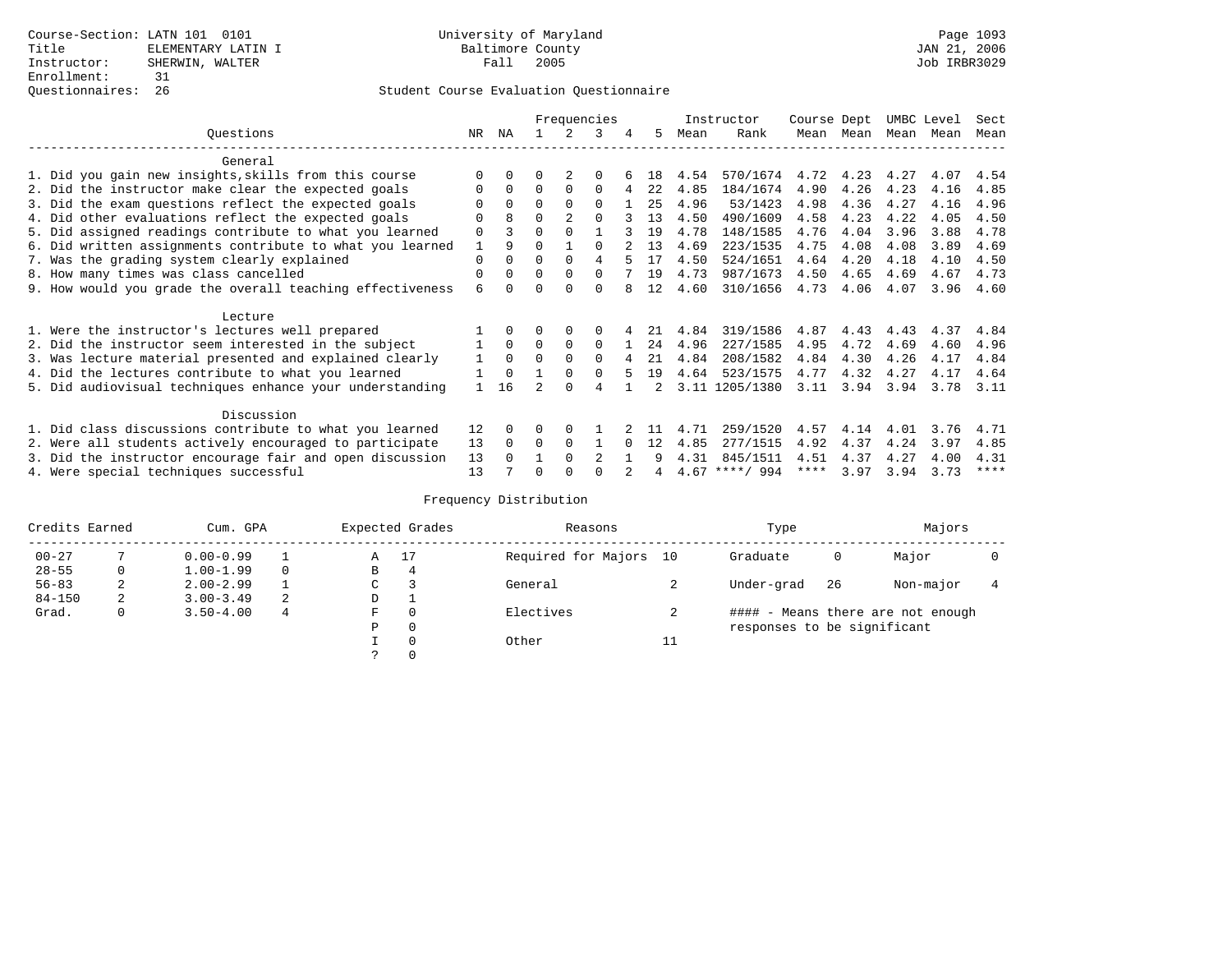|                                                                         |              |              |               | Frequencies  |              |                |                |      | Instructor         | Course Dept UMBC Level |           |      |                          | Sect                   |
|-------------------------------------------------------------------------|--------------|--------------|---------------|--------------|--------------|----------------|----------------|------|--------------------|------------------------|-----------|------|--------------------------|------------------------|
| Ouestions                                                               |              | NR NA        | $\mathbf{1}$  | 2            | 3            | 4              | 5              | Mean | Rank               |                        |           |      | Mean Mean Mean Mean Mean |                        |
|                                                                         |              |              |               |              |              |                |                |      |                    |                        |           |      |                          |                        |
| General                                                                 |              |              |               |              |              |                |                |      |                    |                        |           |      |                          |                        |
| 1. Did you gain new insights, skills from this course                   | O            | U            | O             | $\Omega$     | O            |                | 17             | 4.89 | 157/1674           | 4.72                   | 4.23      | 4.27 | 4.07                     | 4.89                   |
| 2. Did the instructor make clear the expected goals                     | 0            | 0            | $\mathbf 0$   | $\mathbf{0}$ | $\mathbf{0}$ | 1              | 18             | 4.95 | 83/1674            | 4.90                   | 4.26      | 4.23 | 4.16                     | 4.95                   |
| 3. Did the exam questions reflect the expected goals                    | 0            | $\mathbf 0$  | $\Omega$      | $\mathbf{0}$ | $\mathbf 0$  | $\Omega$       | 19             | 5.00 | 1/1423             | 4.98                   | 4.36      | 4.27 | 4.16                     | 5.00                   |
| 4. Did other evaluations reflect the expected goals                     | 0            | 10           | $\Omega$      | $\mathbf{1}$ | $\Omega$     | $\Omega$       | 8              | 4.67 | 312/1609           | 4.58                   | 4.23      | 4.22 | 4.05                     | 4.67                   |
| 5. Did assigned readings contribute to what you learned                 | 0            | $\Omega$     | $\Omega$      | $\Omega$     | $\Omega$     |                | 14             | 4.74 | 179/1585           | 4.76                   | 4.04      | 3.96 | 3.88                     | 4.74                   |
| 6. Did written assignments contribute to what you learned               | 0            | 8            | $\Omega$      | $\Omega$     | $\Omega$     | $\overline{a}$ | 9              | 4.82 | 127/1535           | 4.75                   | 4.08      | 4.08 | 3.89                     | 4.82                   |
| 7. Was the grading system clearly explained                             | $\mathbf{0}$ | $\Omega$     | $\Omega$      | $\Omega$     | $\mathbf{1}$ |                | 16             | 4.79 | 197/1651           | 4.64                   | 4.20      | 4.18 | 4.10                     | 4.79                   |
| 8. How many times was class cancelled                                   | $\mathbf{0}$ | $\Omega$     | $\Omega$      | $\Omega$     | $\Omega$     | 14             | 5              |      | 4.26 1412/1673     | 4.50                   | 4.65      | 4.69 | 4.67                     | 4.26                   |
| 9. How would you grade the overall teaching effectiveness               | 5            | $\Omega$     | $\Omega$      | $\Omega$     | $\Omega$     | $\overline{a}$ | 12             |      | 4.86 127/1656      | 4.73 4.06              |           | 4.07 |                          | 3.96 4.86              |
| Lecture                                                                 |              |              |               |              |              |                |                |      |                    |                        |           |      |                          |                        |
| 1. Were the instructor's lectures well prepared                         |              | 0            | 0             | $\Omega$     |              |                | 18             | 4.89 | 231/1586           | 4.87                   | 4.43      | 4.43 | 4.37                     | 4.89                   |
| 2. Did the instructor seem interested in the subject                    | 0            | 0            | $\Omega$      | $\Omega$     | $\Omega$     | $\mathbf{1}$   | 18             | 4.95 | 340/1585           | 4.95                   | 4.72      | 4.69 | 4.60                     | 4.95                   |
| 3. Was lecture material presented and explained clearly                 | 0            | $\mathbf 0$  | $\Omega$      | $\Omega$     | $\Omega$     | 3              | 16             | 4.84 | 208/1582           | 4.84                   | 4.30      | 4.26 | 4.17                     | 4.84                   |
| 4. Did the lectures contribute to what you learned                      | $\mathbf 0$  | $\Omega$     | $\Omega$      | $\Omega$     | $\mathbf{1}$ | $\Omega$       | 18             | 4.89 | 181/1575           |                        | 4.77 4.32 | 4.27 | 4.17                     | 4.89                   |
| 5. Did audiovisual techniques enhance your understanding                | $\mathbf{1}$ | 16           | $\Omega$      | $\Omega$     | $\Omega$     | $\Omega$       | $\overline{2}$ |      | $5.00$ ****/1380   |                        | 3.11 3.94 | 3.94 | 3.78                     | $***$ * * *            |
|                                                                         |              |              |               |              |              |                |                |      |                    |                        |           |      |                          |                        |
| Discussion                                                              |              |              |               |              |              |                |                |      |                    |                        |           |      |                          |                        |
| 1. Did class discussions contribute to what you learned                 | 12           | 0            | 0             | $\Omega$     | 0            |                | 3              | 4.43 | 489/1520           | 4.57                   | 4.14      | 4.01 | 3.76                     | 4.43                   |
| 2. Were all students actively encouraged to participate                 | 12           | 0            | $\mathbf 0$   | $\mathbf{0}$ | $\mathsf 0$  | 0              | 7              | 5.00 | 1/1515             | 4.92                   | 4.37      | 4.24 | 3.97                     | 5.00                   |
| 3. Did the instructor encourage fair and open discussion                | 12           | 0            | 0             | 0            | $\Omega$     | 2              | 5.             | 4.71 | 458/1511           | 4.51                   | 4.37      | 4.27 | 4.00                     | 4.71                   |
| 4. Were special techniques successful                                   | 12           | 5            | $\Omega$      | $\mathbf{1}$ | $\Omega$     | $\mathbf{1}$   | $\Omega$       |      | $3.00$ ****/ 994   | $***$ * * *            | 3.97      | 3.94 | 3.73                     | ****                   |
|                                                                         |              |              |               |              |              |                |                |      |                    |                        |           |      |                          |                        |
| Laboratory<br>2. Were you provided with adequate background information |              |              |               | $\Omega$     | $\Omega$     |                |                |      | $3.00$ ****/ 278   | ****                   | 4.21      | 4.19 |                          | ****                   |
| 4. Did the lab instructor provide assistance                            | 17<br>17     | $\mathbf{1}$ | 1<br>$\Omega$ | $\Omega$     | $\Omega$     | $\mathbf{1}$   | $\Omega$       |      | $4.00$ ****/ 259   | ****                   | 4.21      | 4.33 | 3.97<br>4.19             | $\star\star\star\star$ |
|                                                                         |              |              |               |              |              |                |                |      |                    |                        |           |      |                          |                        |
| Field Work                                                              |              |              |               |              |              |                |                |      |                    |                        |           |      |                          |                        |
| 1. Did field experience contribute to what you learned                  | 18           | $\Omega$     | 0             | $\Omega$     |              |                | U              | 3.00 | ****/<br>76        | ****                   | 3.36      | 3.98 | 3.32                     | ****                   |
| 2. Did you clearly understand your evaluation criteria                  | 18           | $\mathbf 0$  | $\mathbf 0$   | $\mathbf 0$  | $\mathbf 0$  | $\mathbf{1}$   | $\Omega$       |      | $4.00$ ****/<br>77 | ****                   | 3.65      | 3.93 | 3.42                     | $***$                  |
| 4. To what degree could you discuss your evaluations                    | 17           | $\mathbf{1}$ | $\Omega$      | $\Omega$     | 1            | $\Omega$       | $\Omega$       |      | $3.00$ ****/<br>48 | ****                   | 3.86      | 4.12 | 4.00                     | $* * * * *$            |
| Self Paced                                                              |              |              |               |              |              |                |                |      |                    |                        |           |      |                          |                        |
| 1. Did self-paced system contribute to what you learned                 | 18           |              | O             | $\Omega$     | $\mathbf{1}$ |                |                | 3.00 | $***$ /<br>61      | ****                   | 4.03      | 4.09 | 3.87                     | ****                   |
| 2. Did study questions make clear the expected goal                     | 17           | 1            | $\Omega$      | $\mathbf 0$  | $\mathbf{0}$ | 1              | $\Omega$       |      | 52<br>$4.00$ ****/ | $***$ * * *            | 4.21      | 4.26 | 3.91                     | $***$ * * *            |
| 3. Were your contacts with the instructor helpful                       | 17           |              | $\Omega$      | $\Omega$     | $\Omega$     | $\cap$         |                |      | 50<br>$5.00$ ****/ | $***$ * *              | 4.23      | 4.44 | 4.39                     | $***$ *                |
|                                                                         |              |              |               |              |              |                |                |      |                    |                        |           |      |                          |                        |

| Credits Earned | Cum. GPA |               |          | Expected Grades |                |                        |        | Type                        | Majors |                                   |  |
|----------------|----------|---------------|----------|-----------------|----------------|------------------------|--------|-----------------------------|--------|-----------------------------------|--|
| $00 - 27$      |          | $0.00 - 0.99$ | $\Omega$ | A               | 6              | Required for Majors 12 |        | Graduate                    |        | Major                             |  |
| $28 - 55$      | 2        | $1.00 - 1.99$ |          | В               | $\overline{6}$ |                        |        |                             |        |                                   |  |
| $56 - 83$      | ∠        | $2.00 - 2.99$ |          | C               | 3              | General                |        | Under-grad                  | 18     | Non-major                         |  |
| $84 - 150$     |          | $3.00 - 3.49$ |          | D               | 0              |                        |        |                             |        |                                   |  |
| Grad.          |          | $3.50 - 4.00$ | 4        | F               | 0              | Electives              |        |                             |        | #### - Means there are not enough |  |
|                |          |               |          | P               | 0              |                        |        | responses to be significant |        |                                   |  |
|                |          |               |          |                 | $\Omega$       | Other                  | $\sim$ |                             |        |                                   |  |
|                |          |               |          |                 |                |                        |        |                             |        |                                   |  |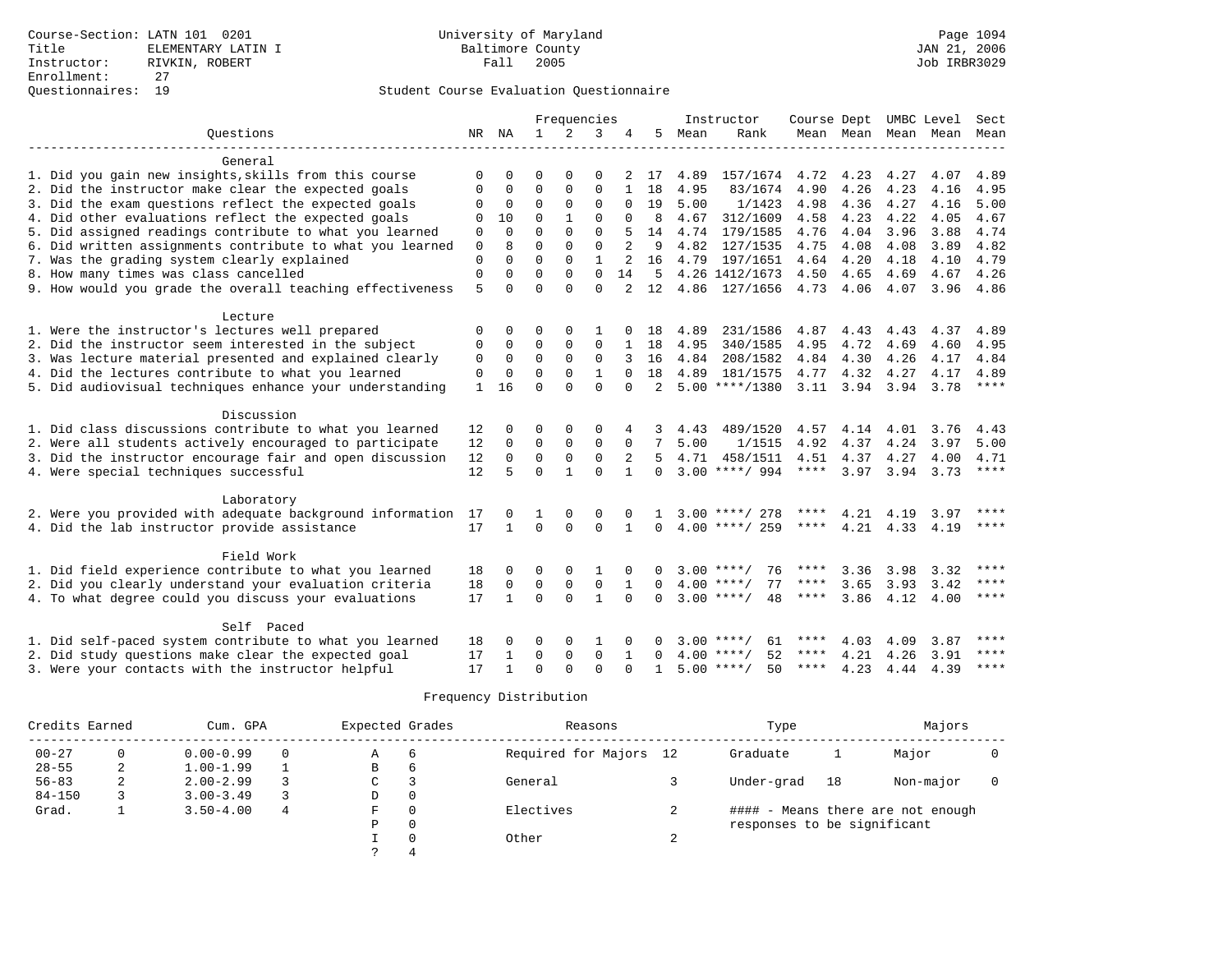|                                                           |             |          |          |             | Frequencies |          |    |      | Instructor       | Course Dept |      | UMBC Level |      | Sect        |
|-----------------------------------------------------------|-------------|----------|----------|-------------|-------------|----------|----|------|------------------|-------------|------|------------|------|-------------|
| Ouestions                                                 | NR.         | ΝA       |          |             | 3           | 4        | 5. | Mean | Rank             | Mean        | Mean | Mean       | Mean | Mean        |
| General                                                   |             |          |          |             |             |          |    |      |                  |             |      |            |      |             |
| 1. Did you gain new insights, skills from this course     |             | $\Omega$ | O        | $\Omega$    | $\Omega$    |          | 16 | 4.84 | 205/1674         | 4.47        | 4.23 | 4.27       | 4.32 | 4.84        |
| 2. Did the instructor make clear the expected goals       | O           | $\Omega$ | $\Omega$ | $\Omega$    | $\Omega$    |          | 17 | 4.89 | 145/1674         | 4.63        | 4.26 | 4.23       | 4.26 | 4.89        |
| 3. Did the exam questions reflect the expected goals      |             | $\Omega$ | $\Omega$ | $\Omega$    |             |          | 16 | 4.79 | 226/1423         | 4.62        | 4.36 | 4.27       | 4.36 | 4.79        |
| 4. Did other evaluations reflect the expected goals       | O           | 6        | $\Omega$ | $\Omega$    | $\Omega$    |          | 13 | 5.00 | 1/1609           | 4.79        | 4.23 | 4.22       | 4.23 | 5.00        |
| 5. Did assigned readings contribute to what you learned   | $\mathbf 0$ |          | 0        | $\Omega$    |             |          | 11 | 4.71 | 191/1585         | 4.56        | 4.04 | 3.96       | 3.91 | 4.71        |
| 6. Did written assignments contribute to what you learned | $\mathbf 0$ |          | $\Omega$ | $\Omega$    |             | $\cap$   | 15 | 4.88 | 105/1535         | 4.44        | 4.08 | 4.08       | 4.03 | 4.88        |
| 7. Was the grading system clearly explained               | $\Omega$    |          | $\Omega$ | $\Omega$    |             |          | 10 | 4.37 | 727/1651         | 4.23        | 4.20 | 4.18       | 4.20 | 4.37        |
| 8. How many times was class cancelled                     | $\Omega$    | $\Omega$ | $\Omega$ | $\Omega$    | $\Omega$    | 9        | 10 |      | 4.53 1189/1673   | 4.17        | 4.65 | 4.69       | 4.67 | 4.53        |
| 9. How would you grade the overall teaching effectiveness |             |          | U        | ∩           | $\cap$      |          | 11 | 4.69 | 239/1656         | 4.43        | 4.06 | 4.07       | 4.10 | 4.69        |
| Lecture                                                   |             |          |          |             |             |          |    |      |                  |             |      |            |      |             |
| 1. Were the instructor's lectures well prepared           |             |          |          |             |             |          |    | 4.73 | 538/1586         | 4.59        | 4.43 | 4.43       | 4.48 | 4.73        |
| 2. Did the instructor seem interested in the subject      | 3           | $\Omega$ | $\Omega$ | $\Omega$    | $\Omega$    |          | 15 | 4.94 | 397/1585         | 4.83        | 4.72 | 4.69       | 4.76 | 4.94        |
| 3. Was lecture material presented and explained clearly   | 5           | $\Omega$ | $\Omega$ | $\Omega$    | $\Omega$    |          | 12 | 4.86 | 199/1582         | 4.66        | 4.30 | 4.26       | 4.35 | 4.86        |
| 4. Did the lectures contribute to what you learned        | 4           | $\Omega$ | $\Omega$ |             | $\cap$      |          | 14 | 4.93 | 120/1575         | 4.56        | 4.32 | 4.27       | 4.39 | 4.93        |
| 5. Did audiovisual techniques enhance your understanding  | 4           | 12       |          |             |             |          |    |      | $5.00$ ****/1380 | 4.33        | 3.94 | 3.94       | 4.03 | $***$ *     |
|                                                           |             |          |          |             |             |          |    |      |                  |             |      |            |      |             |
| Discussion                                                |             |          |          |             |             |          |    |      |                  |             |      |            |      |             |
| 1. Did class discussions contribute to what you learned   | 13          | $\Omega$ | O        | $\Omega$    | $\Omega$    |          | 6  | 5.00 | 1/1520           | 4.33        | 4.14 | 4.01       | 4.03 | 5.00        |
| 2. Were all students actively encouraged to participate   | 13          | $\Omega$ | $\Omega$ | $\mathbf 0$ | 0           | $\Omega$ | 6  | 5.00 | 1/1515           | 4.50        | 4.37 | 4.24       | 4.28 | 5.00        |
| 3. Did the instructor encourage fair and open discussion  | 13          | $\Omega$ | 0        | $\Omega$    | $\Omega$    |          |    | 4.67 | 507/1511         | 4.33        | 4.37 | 4.27       | 4.28 | 4.67        |
| 4. Were special techniques successful                     | 13          |          |          |             |             |          |    |      | $5.00$ ****/ 994 | ****        | 3.97 | 3.94       | 3.98 | $***$ * * * |

| Credits Earned |          | Cum. GPA      |    |             | Expected Grades | Reasons             |   | Type                        |    | Majors                            |  |
|----------------|----------|---------------|----|-------------|-----------------|---------------------|---|-----------------------------|----|-----------------------------------|--|
| $00 - 27$      | $\Omega$ | $0.00 - 0.99$ |    | Α           | 9               | Required for Majors |   | Graduate                    |    | Major                             |  |
| $28 - 55$      | 0        | $1.00 - 1.99$ |    | В           |                 |                     |   |                             |    |                                   |  |
| $56 - 83$      |          | $2.00 - 2.99$ |    | $\sim$<br>◡ |                 | General             |   | Under-grad                  | 18 | Non-major                         |  |
| $84 - 150$     | 12       | $3.00 - 3.49$ | 2  | D           | 0               |                     |   |                             |    |                                   |  |
| Grad.          |          | $3.50 - 4.00$ | 13 | F           | 0               | Electives           | 0 |                             |    | #### - Means there are not enough |  |
|                |          |               |    | Ρ           | 0               |                     |   | responses to be significant |    |                                   |  |
|                |          |               |    |             | $\Omega$        | Other               | Q |                             |    |                                   |  |
|                |          |               |    |             |                 |                     |   |                             |    |                                   |  |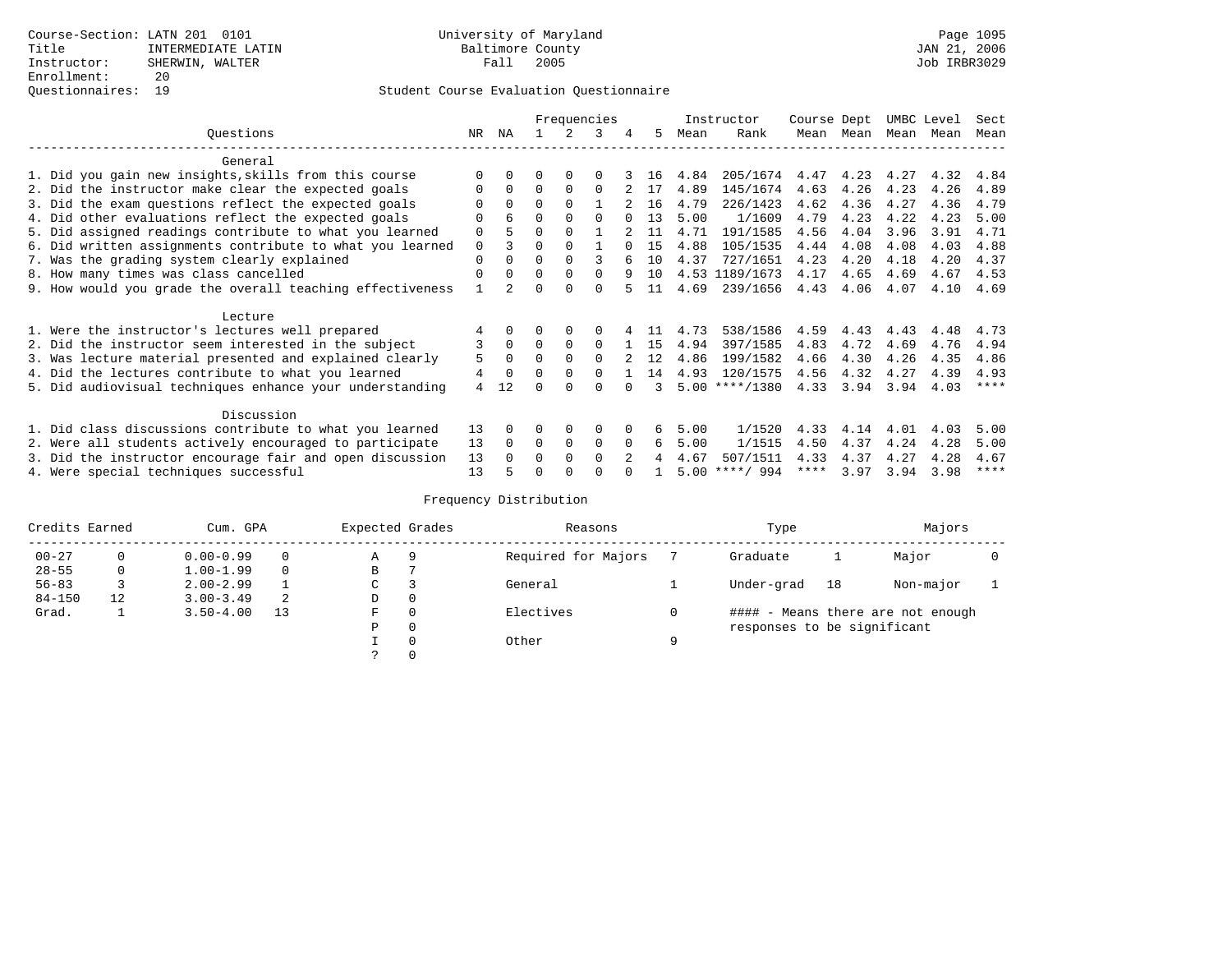|                                                           |             |                |          |          | Frequencies    |               |                |      | Instructor       | Course Dept |      | UMBC Level |      | Sect        |
|-----------------------------------------------------------|-------------|----------------|----------|----------|----------------|---------------|----------------|------|------------------|-------------|------|------------|------|-------------|
| Ouestions                                                 | NR.         | ΝA             |          |          | 3              | 4             | 5.             | Mean | Rank             | Mean        | Mean | Mean       | Mean | Mean        |
| General                                                   |             |                |          |          |                |               |                |      |                  |             |      |            |      |             |
| 1. Did you gain new insights, skills from this course     |             | $\Omega$       | O        | $\Omega$ |                |               |                |      | 4.09 1123/1674   | 4.47        | 4.23 | 4.27       | 4.32 | 4.09        |
| 2. Did the instructor make clear the expected goals       | O           | $\Omega$       | $\Omega$ | $\Omega$ | ς              |               |                | 4.36 | 790/1674         | 4.63        | 4.26 | 4.23       | 4.26 | 4.36        |
| 3. Did the exam questions reflect the expected goals      |             | $\Omega$       | $\Omega$ |          | $\Omega$       |               |                | 4.45 | 636/1423         | 4.62        | 4.36 | 4.27       | 4.36 | 4.45        |
| 4. Did other evaluations reflect the expected goals       | O           | $\overline{4}$ | 0        | $\Omega$ |                |               |                | 4.57 | 408/1609         | 4.79        | 4.23 | 4.22       | 4.23 | 4.57        |
| 5. Did assigned readings contribute to what you learned   | $\mathbf 0$ |                | $\Omega$ |          | $\mathfrak{D}$ |               | 6              | 4.40 | 413/1585         | 4.56        | 4.04 | 3.96       | 3.91 | 4.40        |
| 6. Did written assignments contribute to what you learned | $\mathbf 0$ | ζ              |          |          |                | $\mathcal{L}$ | $\overline{4}$ | 4.00 | 870/1535         | 4.44        | 4.08 | 4.08       | 4.03 | 4.00        |
| 7. Was the grading system clearly explained               | $\Omega$    | $\Omega$       | $\Omega$ |          |                |               | 5              |      | 4.09 1037/1651   | 4.23        | 4.20 | 4.18       | 4.20 | 4.09        |
| 8. How many times was class cancelled                     | 0           | $\Omega$       |          | $\Omega$ | $\Omega$       | q             | $\mathbf{1}$   |      | 3.82 1633/1673   | 4.17        | 4.65 | 4.69       | 4.67 | 3.82        |
| 9. How would you grade the overall teaching effectiveness | $\Omega$    | <sup>n</sup>   | U        | $\cap$   | $\mathfrak{D}$ |               | 4              | 4.18 | 805/1656         | 4.43        | 4.06 | 4.07       | 4.10 | 4.18        |
| Lecture                                                   |             |                |          |          |                |               |                |      |                  |             |      |            |      |             |
| 1. Were the instructor's lectures well prepared           | 0           |                |          |          |                |               |                | 4.45 | 931/1586         | 4.59        | 4.43 | 4.43       | 4.48 | 4.45        |
| 2. Did the instructor seem interested in the subject      | 0           | $\Omega$       | $\Omega$ |          | $\Omega$       | $\Omega$      | 10             | 4.73 | 981/1585         | 4.83        | 4.72 | 4.69       | 4.76 | 4.73        |
| 3. Was lecture material presented and explained clearly   | $\mathbf 0$ | $\Omega$       | $\Omega$ | $\Omega$ | ς              | $\Omega$      | 8              | 4.45 | 704/1582         | 4.66        | 4.30 | 4.26       | 4.35 | 4.45        |
| 4. Did the lectures contribute to what you learned        | 0           | $\Omega$       | $\Omega$ | $\Omega$ | 4              |               | б.             |      | 4.18 1020/1575   | 4.56        | 4.32 | 4.27       | 4.39 | 4.18        |
| 5. Did audiovisual techniques enhance your understanding  | $\Omega$    |                |          |          |                |               |                | 4.33 | 426/1380         | 4.33        | 3.94 | 3.94       | 4.03 | 4.33        |
|                                                           |             |                |          |          |                |               |                |      |                  |             |      |            |      |             |
| Discussion                                                |             |                |          |          |                |               |                |      |                  |             |      |            |      |             |
| 1. Did class discussions contribute to what you learned   | 8           | $\Omega$       | U        | $\Omega$ |                |               |                |      | 3.67 1092/1520   | 4.33        | 4.14 | 4.01       | 4.03 | 3.67        |
| 2. Were all students actively encouraged to participate   | 8           | $\Omega$       | $\Omega$ | $\Omega$ |                |               |                |      | 4.00 1024/1515   | 4.50        | 4.37 | 4.24       | 4.28 | 4.00        |
| 3. Did the instructor encourage fair and open discussion  | 8           | $\Omega$       | 0        | $\Omega$ |                |               |                |      | 4.00 1050/1511   | 4.33        | 4.37 | 4.27       | 4.28 | 4.00        |
| 4. Were special techniques successful                     | 8           |                |          |          |                |               |                |      | $3.00$ ****/ 994 | ****        | 3.97 | 3.94       | 3.98 | $***$ * * * |

| Credits Earned |   | Cum. GPA      |   | Expected Grades |          | Reasons             |   | Type                        |    | Majors                            |  |
|----------------|---|---------------|---|-----------------|----------|---------------------|---|-----------------------------|----|-----------------------------------|--|
| $00 - 27$      |   | $0.00 - 0.99$ |   | А               |          | Required for Majors |   | Graduate                    | 0  | Major                             |  |
| $28 - 55$      | 2 | $1.00 - 1.99$ |   | В               | 4        |                     |   |                             |    |                                   |  |
| $56 - 83$      |   | $2.00 - 2.99$ |   | $\sim$<br>J     |          | General             |   | Under-grad                  | 11 | Non-major                         |  |
| $84 - 150$     | 2 | $3.00 - 3.49$ |   | D               | 3        |                     |   |                             |    |                                   |  |
| Grad.          | 0 | $3.50 - 4.00$ | 6 | F               | 0        | Electives           | 0 |                             |    | #### - Means there are not enough |  |
|                |   |               |   | Ρ               | 0        |                     |   | responses to be significant |    |                                   |  |
|                |   |               |   |                 | $\Omega$ | Other               |   |                             |    |                                   |  |
|                |   |               |   |                 |          |                     |   |                             |    |                                   |  |